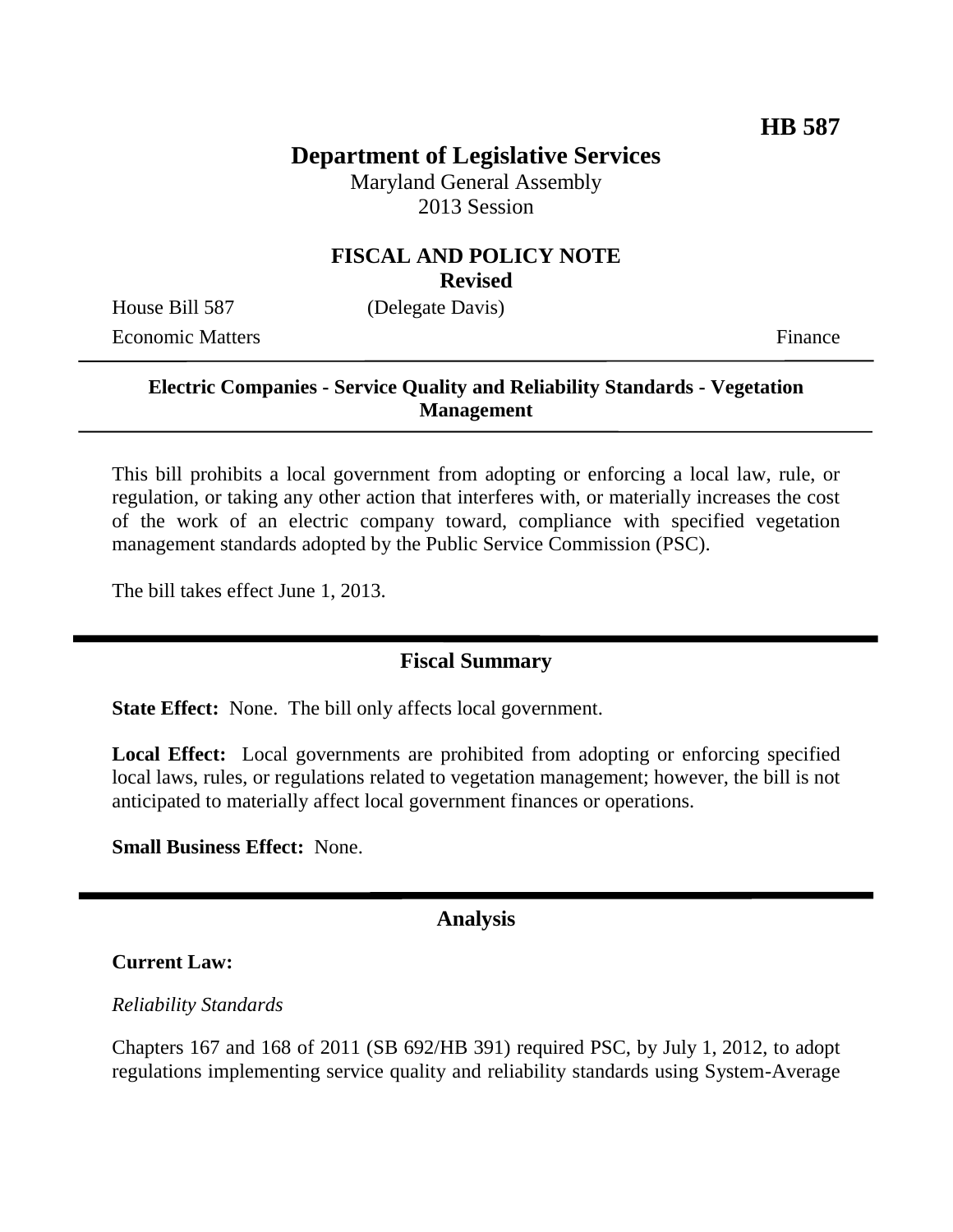Interruption Duration Index, System-Average Interruption Frequency Index, and any other standard PSC determines to be reasonable for the delivery of electricity to retail customers by electric companies. The resulting regulations set minimum reliability standards for each electric company based on past performance, establish a mandatory annual performance reporting system, and mandate vegetation management, among others requirements.

PSC must determine annually if each electric company has met the service quality and reliability standards and take appropriate corrective action against an electric company that fails to meet any or all of the applicable standards, including appropriate civil penalties for noncompliance. Electric companies may not recover the cost of any civil penalty from ratepayers.

## *Vegetation Management*

Electric company vegetation management programs must address several technical requirements such as tree pruning and removal; vegetation management around poles, substations, and overhead lines; vegetation management along rights-of-way; inspection of vegetation management; public education and notice; and debris management. Electric companies must determine the extent and priority of vegetation management at a site based on several factors, such as the relative importance of the affected conductor in maintaining reliable and safe power, the company's legal rights to access the area where vegetation management is to be performed, State and local laws and regulations that affect vegetation management at the site, and customer acceptance of vegetation management at the site.

PSC regulations require each electric company to make a reasonable attempt to notify an owner or occupant of all properties upon which cyclical, planned vegetation management is to be performed. The notification requirement is satisfied if the electric company provides notice to affected property owners or occupants at least 7 days, but not more than 120 days, prior to the vegetation management. Notice must be provided by direct mailing, door hanger, postcard, personal contact, or a different method if approved by PSC, but may not be made solely by bill insert.

Each electric company or its contractor must provide written notice of any cyclical, planned vegetation management to a primary contact for each local government affected at least two months prior to commencing the vegetation management, unless the local government notifies the electric company that written notification is not required.

**Background:** Due to several major outage events in recent years, there has been an enhanced focus on improving electric reliability in the State. See the **Appendix – Major Outage Events** for additional information related to outages.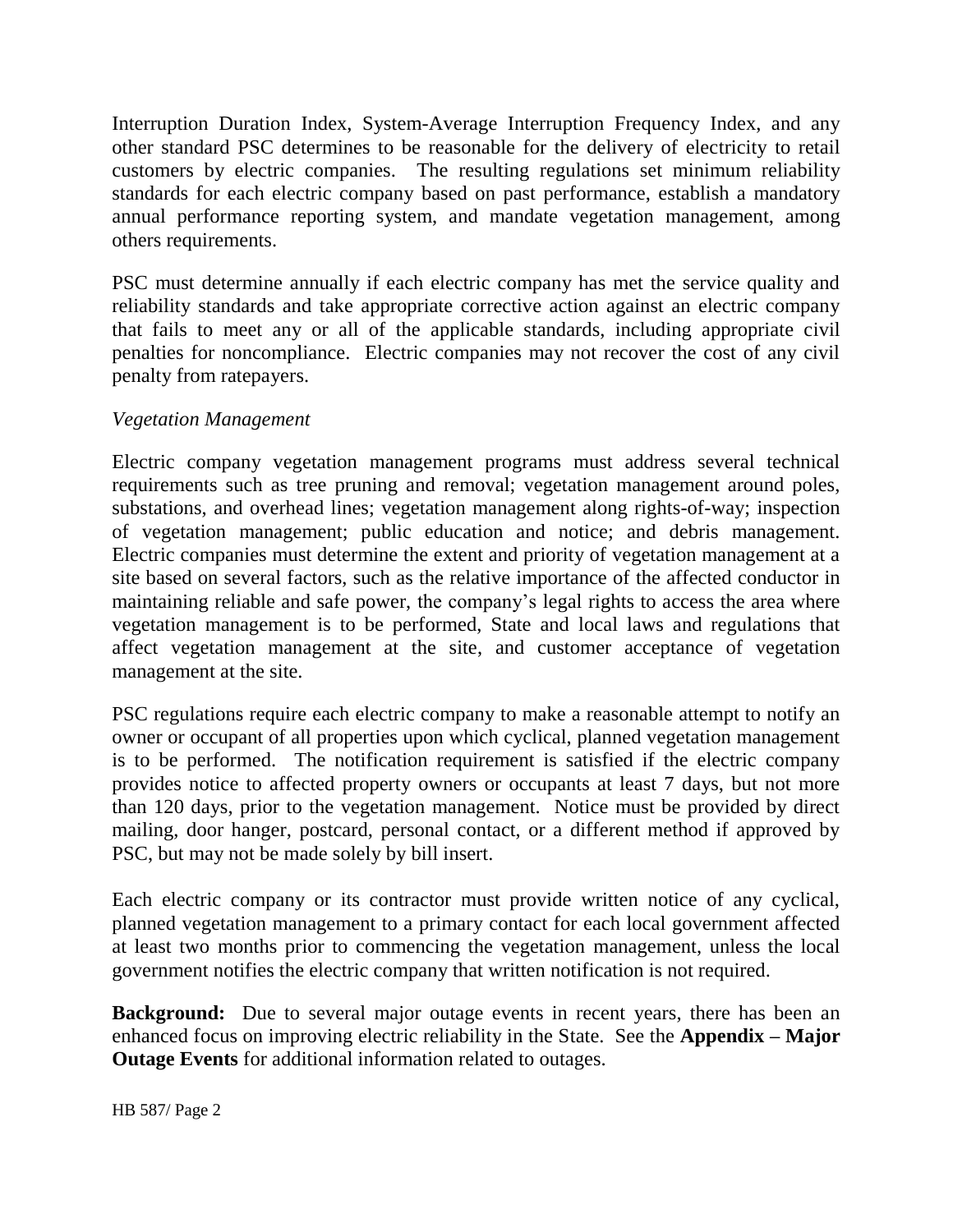According to a 2012 report from the Governor's Grid Resiliency Task Force, local laws and regulations do have an impact on vegetation management practices. Several local governments, for example, have ordinances that impact electric company vegetation management practices with respect to trees and shrubs. Additionally, private property and contractual rights impact electric company vegetation management practices. According to PSC, most of Maryland's electric distribution lines are located on property not owned by an electric company. Rather, electric companies usually acquire right-of-way easements on property.

The terms of right-of-way easements vary and impact the extent to which an electric company can perform vegetation management on the property. The company may need to obtain the consent of the property owner to allow vegetation management work to proceed. Similarly, if large trees grow on private property that is adjacent to an electric company's right-of-way, the company needs to obtain the adjacent property owner's consent in order to perform vegetation management on such trees. Even if landowner consent is obtained, other State or local regulations may impose additional obligations and restrictions on vegetation management.

## **Additional Information**

**Prior Introductions:** None.

**Cross File:** None.

**Information Source(s):** Public Service Commission; Office of People's Counsel; Maryland Association of Counties; Baltimore City; Kent, Montgomery, Washington, and Worcester counties; City of Hagerstown; Grid Resiliency Task Force; Department of Legislative Services

| <b>Fiscal Note History:</b> | First Reader - February 19, 2013              |  |  |  |  |
|-----------------------------|-----------------------------------------------|--|--|--|--|
| mc/kgc                      | Revised - House Third Reader - March 21, 2013 |  |  |  |  |

Analysis by: Stephen M. Ross Direct Inquiries to:

(410) 946-5510 (301) 970-5510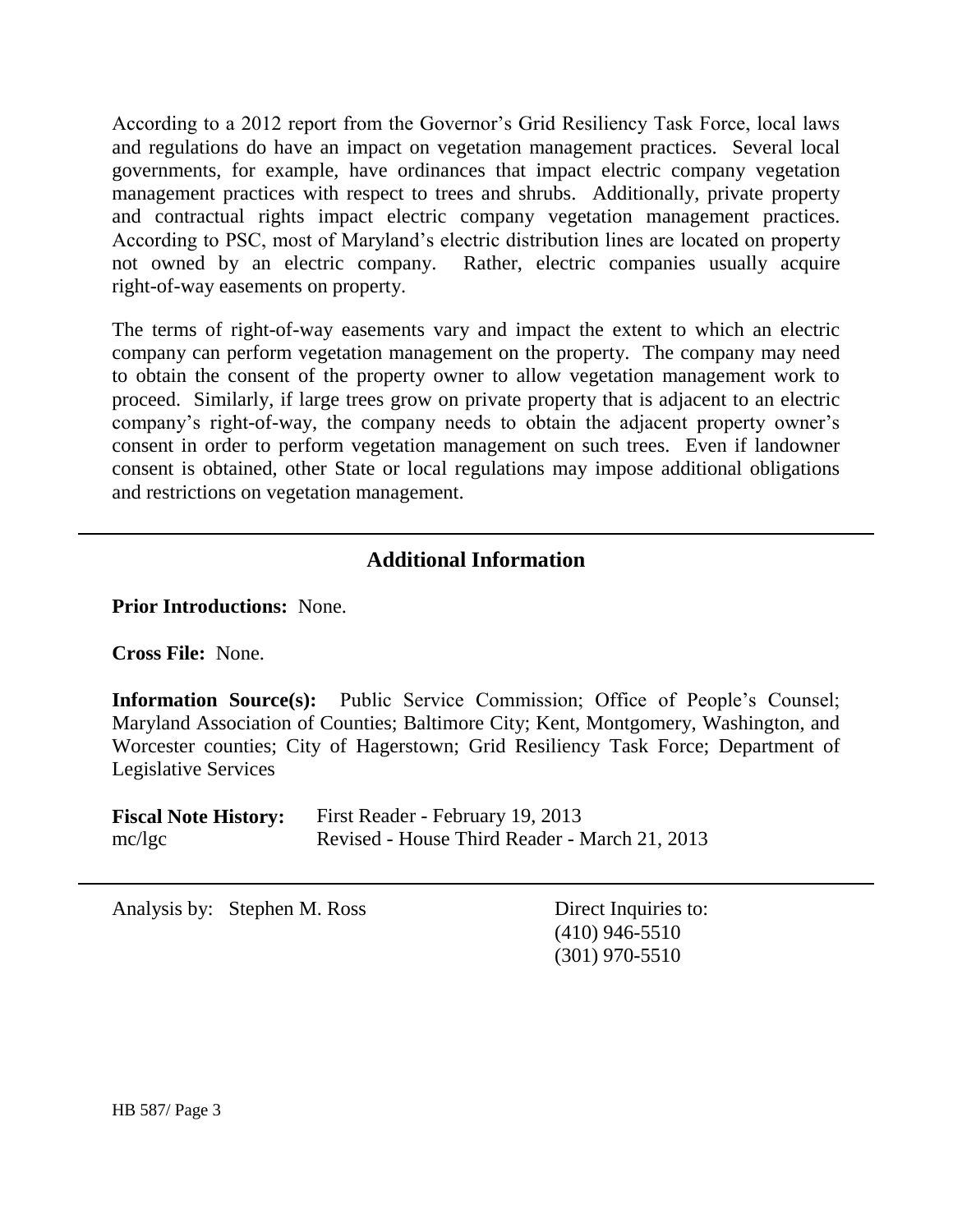Several major outage events have occurred in the State in recent years. For example, several violent thunderstorms hit the Pepco service territory on July 25, August 5, and August 12, 2010, causing power outages to 297,000, 75,000, and 98,000 customers, respectively. The Public Service Commission (PSC) received many complaints about the outages. On January 26, 2011, a winter storm caused 126,000 peak customer outages in the Baltimore Gas and Electric (BGE) service territory and 190,000 peak customer outages in the Pepco service territory.

Recently, a "derecho" storm on June 29, 2012, severely impacted electrical service to a large portion of the State, especially in the BGE and Pepco service territories. High sustained wind speeds with gusts in excess of 65 miles per hour (mph) resulted in downed trees, broken telephone poles, and damaged electric distribution infrastructure. Based on the definition of "major outage event," most electric companies in the State were required to file a written report on the outage and subsequent repair services. The reports indicate that BGE and Pepco each experienced over 750,000 total customer outages, with maximum concurrent interruptions of over 400,000 customers each – significantly higher than any other recent major outage event. **Exhibit 1** below contains information related to customer outages and service restoration for each electric company that filed a report. Full copies of each of the reports can be found on PSC's website under Case No. 9298.

# **Exhibit 1 Summary Statistics – Utility Major Outage Event Reports June 29, 2012 Derecho Storm**

|              | <b>Total</b><br><b>Maryland</b><br><b>Customers</b> | <b>Total</b><br><b>Customer</b><br><b>Outages</b> | <b>Maximum</b><br><b>Concurrent</b><br><b>Interruptions</b> | <b>Customer</b><br><b>Interruption</b><br><b>Hours</b> | Average<br><b>Duration per</b><br><b>Customer</b><br>(Hours) | <b>Duration of</b><br><b>Major Outage</b><br>Event |
|--------------|-----------------------------------------------------|---------------------------------------------------|-------------------------------------------------------------|--------------------------------------------------------|--------------------------------------------------------------|----------------------------------------------------|
| <b>BGE</b>   | 1,240,173                                           | 762,781                                           | 429,841                                                     | 28,643,177                                             | 37.6                                                         | 8 Days, 15 Hours                                   |
| Delmarva     | 194,945                                             | 50,476                                            | 28,059                                                      | 436,823                                                | 8.7                                                          | 3 Days, 19 Hours                                   |
| Pepco        | 534,601                                             | 786,766                                           | 410,679                                                     | 20,465,930                                             | 26.0                                                         | 8 Days, 6 Hours                                    |
| <b>SMECO</b> | 151,800                                             | 83,250                                            | 56,424                                                      | 1,203,860                                              | 14.5                                                         | 3 Days, 19 Hours                                   |

SMECO: Southern Maryland Electric Cooperative Source: Major Outage Reports Filed in PSC Case No. 9298